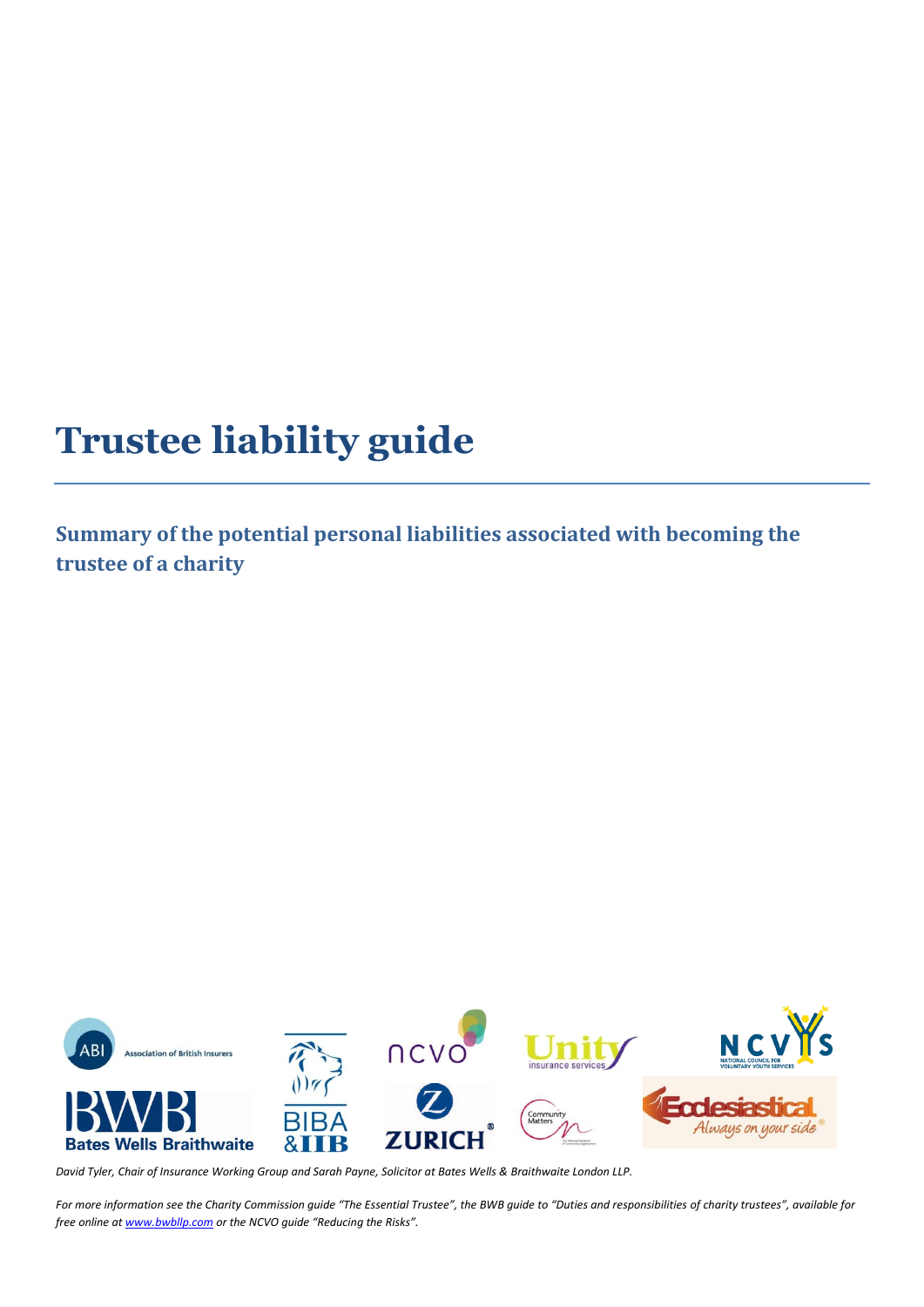#### **Risk**

**The prosecution of trustees who have acted in good faith is a rare event.** Hundreds of thousands of people have acted as trustees to charities and other civil society organisations for many decades without incident and where something has gone wrong, the law generally seeks to protect individual trustees from personal risk where they have acted in good faith and complied with their trustees' duties.

The table of liabilities that follows is intended to inform, reduce risk and help trustees to decide on the best course of action with regard to the legal form of their organisation and the insurance cover required.

#### **Introduction**

Charity trustees are the people who have the general control and management of a charity's administration: in short, they are ultimately responsible for the charity. Charity trustees can have a number of names including governors, board members, directors and members of the management committee. Some charities may make a false distinction between trustees and other committee members but any individual engaged in the governance of the charity is de-facto a trustee, whether or not the Charity Commission has been notified of their appointment.

Becoming a charity trustee for the first time can be both an exciting opportunity and a daunting prospect when it comes to understanding your duties and responsibilities.

This guide is intended to be an illustrative summary of the potential **personal** liabilities associated with becoming the trustee of a charity, and the extent to which such liabilities might be covered by company incorporation and insurance. This is only a summary, and it deals with complex issues. If you have queries, we have signposted you to further reading or you could seek professional advice.

There will be other **organisational** liabilities to consider when you are a trustee, but this guide does not consider these.

#### **Types of personal liability**

There are the following types of potential personal liability for the trustees of charities:

- Liabilities to third parties that occur in the course of running the charity. Most charities will have legal relationships with third parties, such as funders, staff or suppliers and all legal relationships carry the risk of legal liability. The extent to which the trustees are personally liable in these circumstances will depend on the legal form of the charity;
- All charity trustees are, in principle, also vulnerable to legal action instigated by the Charity Commission or the Attorney General (or the other trustees) in the case of a breach of trust. This action is not affected by the legal form of the charity;
- Liabilities associated with the charity trading while it is insolvent or close to insolvency; and
- There are a limited number of specific circumstances where a trustee could be found criminally liable.

#### **Legal form**

The potential liabilities of charity trustees to third parties depend to a great extent on the legal form of the charity. If you are thinking about becoming the trustee of a charity, one of the first questions you should be asking is "*what is the charity's legal form*?".

All charities incur liabilities: they are referred to above as **organisational** liabilities. Liabilities which might be expected to arise in the course of a charity's everyday work might include debts to suppliers, staff wages, utility bills and so on. Some liabilities are unexpected: a claim from someone who has been injured on charity premises, for example, or a fine because the health and safety rules have been breached.

What trustees will want to know is whether they can be made personally liable for those liabilities. The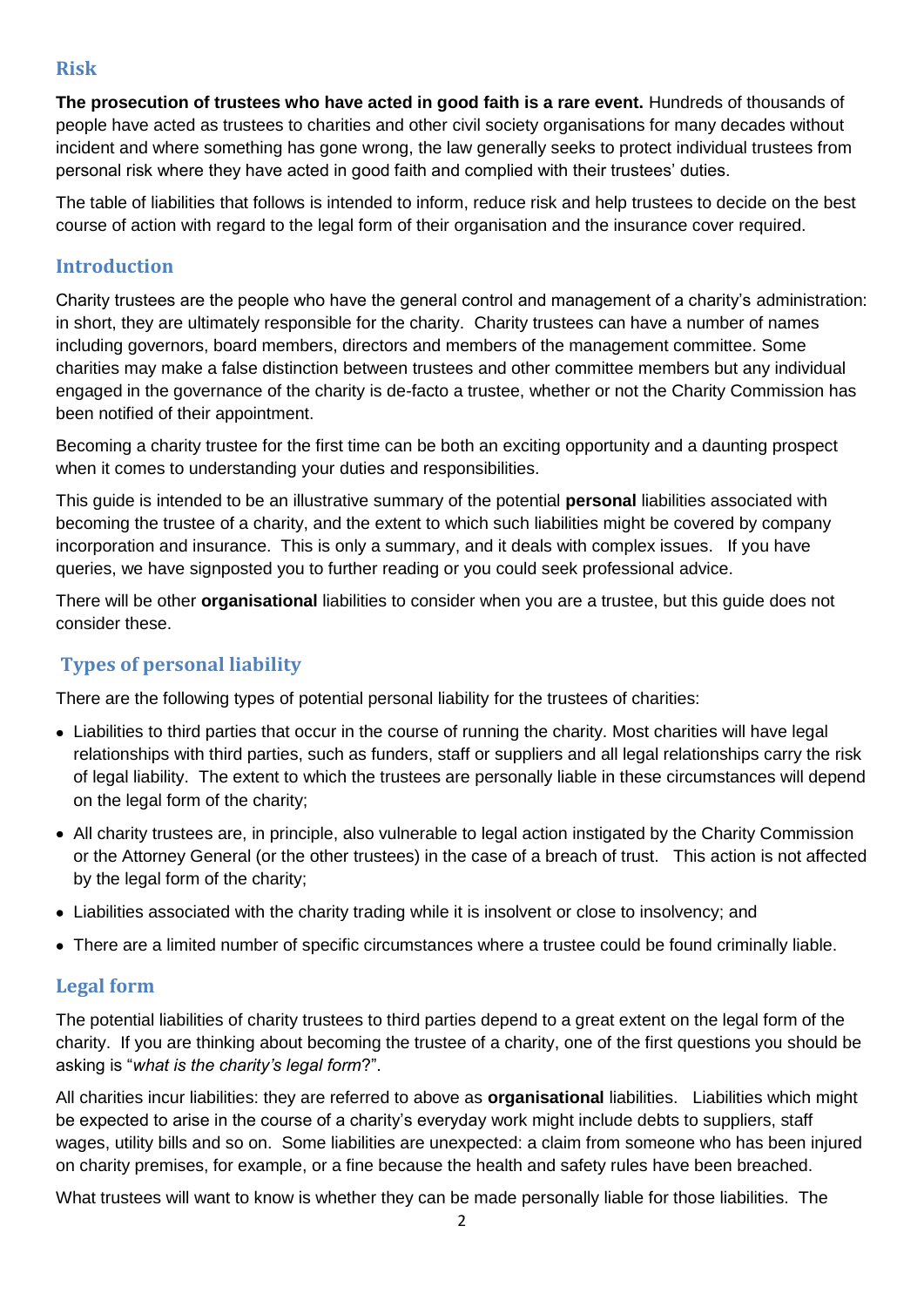answer depends to a very great extent on the legal form of the charity:

*Incorporated legal forms*

A charitable company limited by guarantee, Charitable Incorporated Organisation, Royal Charter body or a community benefit society (Industrial and Provident Society, IPS) are all incorporated legal forms. This means that the charity has a "legal personality". The charity can enter into legal relationships, such as relationships with staff, suppliers and the general public, in its own name. In most situations, if the charity is incorporated, it is the charity itself, rather than the members or the trustees, which is responsible for the charity's debts or for any other liabilities which might arise from its legal relationships. This will generally be the case even if the charity has no funds to meet the liabilities: the charity will become insolvent but the trustees are usually protected from personal liability.

There are some exceptions. First, where an incorporated charity is insolvent, the courts can, in principle, impose liability on the trustees in some circumstances. See more on this under "insolvency" below. It would be very rare indeed for a trustee to be made liable in this way. Second, in some specific situations trustees can be held responsible for some liabilities alongside the charity. These are outlined below: they are also rare and generally involve an element of fault on the part of the trustee concerned.

*Unincorporated legal forms*

A trust or an unincorporated association are unincorporated legal forms. This means that the charity does not have its own legal personality. It is the trustees personally who enter into any legal relationships with third parties. The trustees are able to meet the charity's liabilities using charity funds, so this is not usually a problem. The difficulty arises if the charity runs out of funds and is unable to meet its liabilities. Here the trustees are potentially exposed to personal liability for any outstanding liabilities. (It is possible for the trustees of an unincorporated charity to try to agree, when entering into a contract, that their liability will be limited to the level of the charity's assets, but this is not always possible.) For this reason, many unincorporated charities often consider changing their legal status and become incorporated. If the charity is entering into contracts, employs staff or has premises then its trustees should seriously consider incorporation as an option.

It is worth saying that if a community group is established relatively informally, and has not made an active application to register as an incorporated body of the kind described above, it will be unincorporated.

#### **Insurance**

Many of a charity's unexpected liabilities can be met by insurance, taken out in the name of the charity. It is appropriate for any charity to consider what sort of insurance policies it needs: insurance against liability for damage to premises and equipment for example, or insurance against liability from members of the public using its premises. This type of insurance protects the charity.

There is another type of insurance which can protect charity trustees personally. This is called trustee indemnity insurance. It is important to understand what this is. While the scope of the cover will depend on the terms of the individual policy, generally speaking, this type of insurance will cover breach of trust claims and wrongful trading and covers associated legal costs. It is very important for trustees of charitable trusts and unincorporated associations to note that this type of insurance does not cover their potential liability for debts to third parties, as described above. TI policies should cover trustees where they have acted wrongfully but not recklessly or dishonestly. Most Trustee Indemnity policies will also cover the legal fees of trustees who are under investigation or who have actions brought against them that are later dropped or ultimately unproven.

Trustee indemnity insurance is regarded as a benefit to you, since it protects you personally rather than the charity. However it can usually be funded from charity resources, subject to certain safeguards.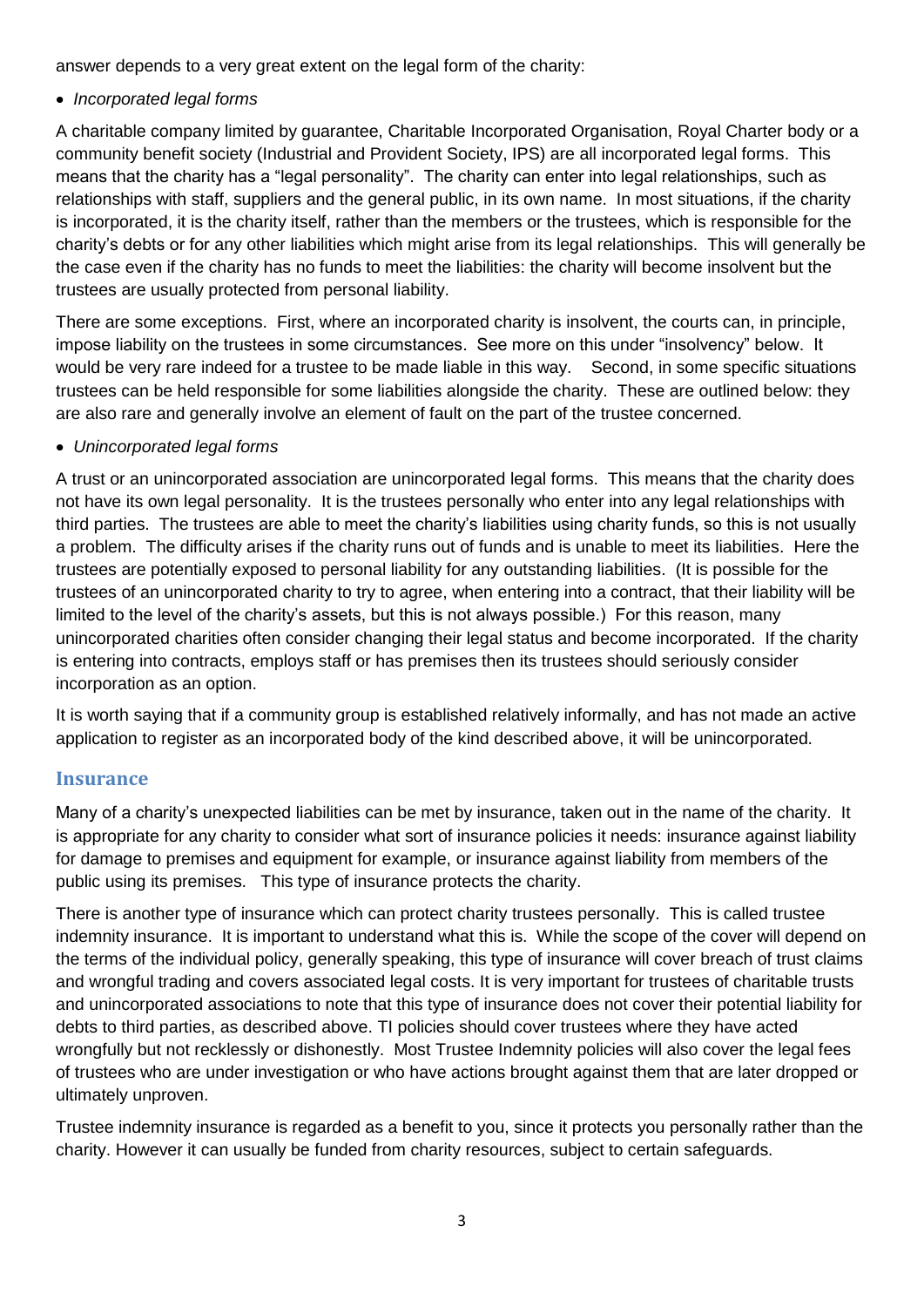### **Indemnity**

Most charities are permitted to indemnify its trustees who have acted in good faith and in accordance with their duties. The indemnity can cover proceedings brought by third parties. In charitable companies, for example, under company law this indemnity will cover both legal costs and the financial costs of any adverse judgment. However it would not extend to the legal costs of unsuccessful defence of criminal proceedings, fines imposed in criminal proceedings, penalties imposed by regulatory bodies or situations where they have knowingly or deliberately acted wrongfully.

Trustees may still be personally liable if the assets of the charity are not sufficient to meet the indemnity.

**May 2013**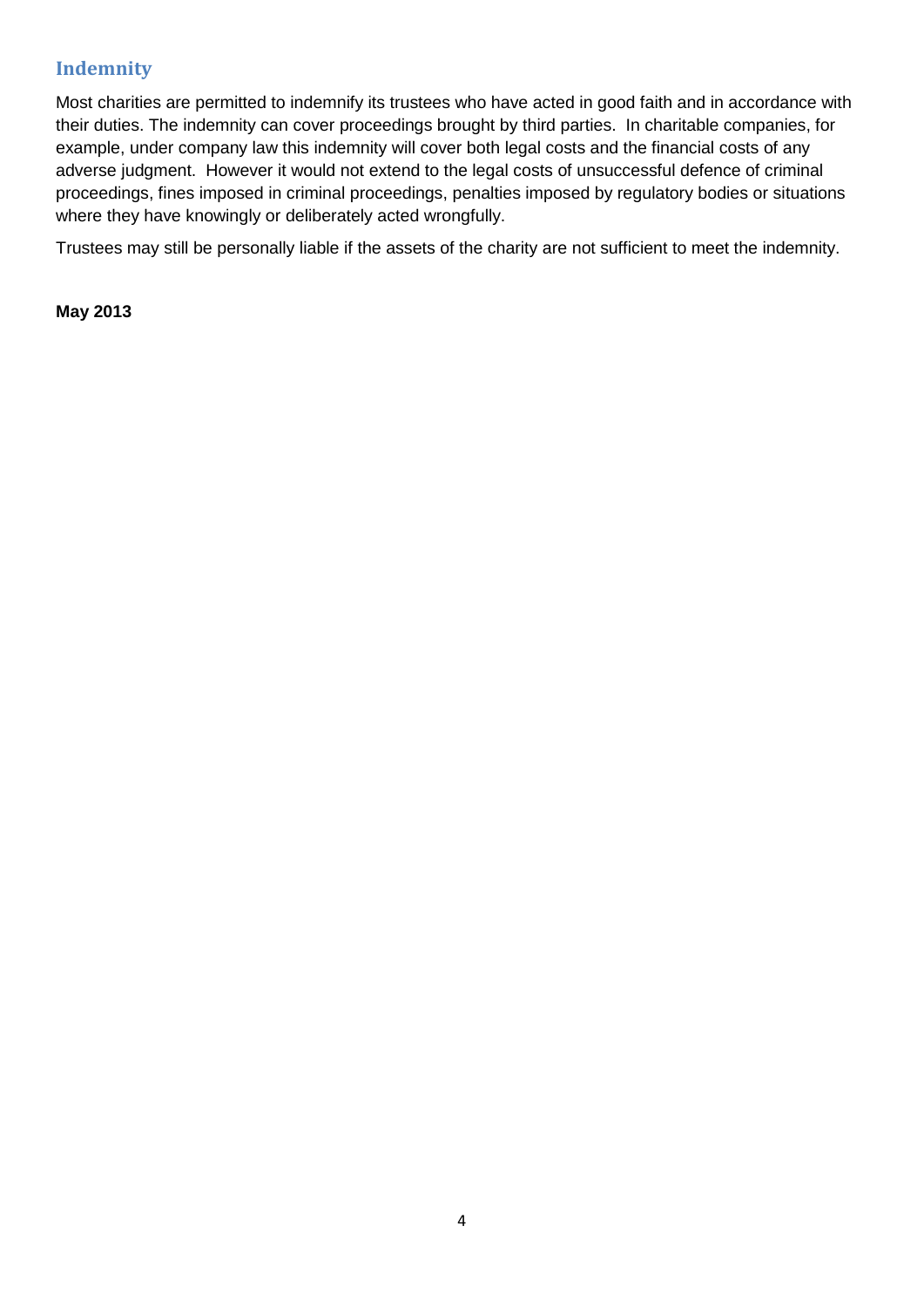|                                                       | <b>Liabilities to third parties</b>                                                                                                                                                       |                                                                                                                                                                                                                                                                                                                                                                                                                                     |                                                                                                                                                                                                                                                                                                                                                                                      |                                                                                                                                                                                                                                                                                                                                                                                                                                                                                        |                                                                                                          |
|-------------------------------------------------------|-------------------------------------------------------------------------------------------------------------------------------------------------------------------------------------------|-------------------------------------------------------------------------------------------------------------------------------------------------------------------------------------------------------------------------------------------------------------------------------------------------------------------------------------------------------------------------------------------------------------------------------------|--------------------------------------------------------------------------------------------------------------------------------------------------------------------------------------------------------------------------------------------------------------------------------------------------------------------------------------------------------------------------------------|----------------------------------------------------------------------------------------------------------------------------------------------------------------------------------------------------------------------------------------------------------------------------------------------------------------------------------------------------------------------------------------------------------------------------------------------------------------------------------------|----------------------------------------------------------------------------------------------------------|
| Risk/<br>liability                                    | <b>Examples</b>                                                                                                                                                                           | <b>Examples of preventative</b><br>actions                                                                                                                                                                                                                                                                                                                                                                                          | <b>Will incorporation protect</b><br>the trustees from personal<br>liability?                                                                                                                                                                                                                                                                                                        | Can the liability be<br>covered by insurance?                                                                                                                                                                                                                                                                                                                                                                                                                                          | <b>Further reading</b>                                                                                   |
| <b>Contract to</b><br>deliver<br>goods or<br>services | Failure to deliver<br>services under<br>contract.                                                                                                                                         | Some liabilities can be<br>limited through the wording<br>of the "limitation of liability"<br>provision in the contract.<br>Certain losses, such as those<br>associated with death or<br>personal injury cannot be<br>limited in this way.                                                                                                                                                                                          | Yes, provided no personal<br>guarantees given - if the<br>charity is incorporated, the<br>legal relationship will be with<br>the charity and not the<br>trustees personally, and so<br>the protection of limited<br>liability applies.<br>See also "Insolvency"<br>section.                                                                                                          | Not covered by Trustee<br>Indemnity insurance.<br>Some Professional<br><b>Indemnity Insurance</b><br>policies may cover this.                                                                                                                                                                                                                                                                                                                                                          | <b>Charity Commission</b><br>CC37 - Charities and<br><b>Public Service</b><br>Delivery                   |
|                                                       | Failure to pay for<br>services under<br>contract.                                                                                                                                         | Proper financial<br>management and<br>appropriate supervision of<br>staff (including levels at<br>which financial<br>commitments require<br>trustee approval) can help<br>avoid failure to meet<br>contractual obligations.<br>The trustees can delegate<br>responsibility for<br>expenditure, but it is good<br>practice to have limit at<br>which a manager or member<br>of staff must seek trustee<br>approval before exceeding. | Yes, provided no personal<br>guarantees given- Any claim<br>for unpaid debts will be<br>against the incorporated<br>charity itself and not its<br>trustees.<br>The trustees of an<br>incorporated charity may be<br>liable if the charity trades<br>when it is insolvent and<br>cannot then pay its debts<br>when they fall due (see<br>below).<br>See also "Insolvency"<br>section. | <b>Trustee Indemnity</b><br>Insurance will not provide<br>protection against<br>financial claims or debt<br>which the organisation<br>cannot meet unless as a<br>result of fraud or where<br>the trustees have been<br>held liable for their<br>financial mismanagement<br>but have not acted<br>recklessly, where cover is<br>available. The Charity may<br>also arrange cover to meet<br>losses arising out of<br>fraudulent and dishonest<br>acts by its employees and<br>trustees. | Charity Commission<br>CC12 - Managing<br><b>Financial Difficulties</b><br>and Insolvency in<br>Charities |
| <b>Staff</b>                                          | Breach of a worker's<br>terms and conditions<br>Claim for unfair<br>dismissal, wrongful<br>dismissal or<br>discrimination by the<br>charity                                               | Putting proper policies and<br>procedures in place, such as<br>a comprehensive and<br>accessible employee<br>handbook which is kept up<br>to date, and sticking to<br>them.                                                                                                                                                                                                                                                         | Yes - if the charity is<br>incorporated, the legal<br>relationship will be with the<br>charity and not the trustees<br>personally.                                                                                                                                                                                                                                                   | Can be covered under<br>legal expenses<br>(employment disputes) of<br>a Trustee Indemnity policy<br>or an Employment practice<br>liability policy.                                                                                                                                                                                                                                                                                                                                     |                                                                                                          |
|                                                       | Discrimination against<br>a staff member or<br>trustee in relation to a<br>'protected<br>characteristic' (such as<br>race, gender, sexual<br>orientation etc.) by a<br>trustee personally | Equality awareness policies,<br>training and monitoring.                                                                                                                                                                                                                                                                                                                                                                            | No - If a tribunal finds a<br>trustee has been<br>discriminatory towards a<br>staff member or another<br>trustee, the tribunal can<br>order the trustee to<br>personally pay compensation<br>to the victim as well as or<br>instead of the charity.                                                                                                                                  | Some Trustee Indemnity<br>policies will cover for this<br>as it's a trustee as an<br>individual making the<br>error, and a breach of their<br>statutory duty. It will cover<br>damages but not fines or<br>penalties<br><b>Employment Protection</b><br>Liability will provide<br>protection for<br>employment claims of<br>discrimination even if<br>made against an individual<br>trustee                                                                                            | Charity Commission -<br>Charities and The<br><b>Equality Act</b>                                         |
| <b>Property</b>                                       | Trustees (if<br>unincorporated) or<br>the trustees on behalf<br>of the charity (if<br>incorporated) sign a<br>lease for premises and<br>there are insufficient<br>funds to pay the rent   | Some personal liabilities can<br>be excluded in leases                                                                                                                                                                                                                                                                                                                                                                              | Yes, unless there are<br>personal guarantees, to an<br>extent - the protection of<br>limited liability usually<br>applies in respect of any<br>debts, unless there is an<br>insolvency situation (see<br>below).                                                                                                                                                                     | Not usually covered by<br><b>Trustee Indemnity</b><br>insurance.                                                                                                                                                                                                                                                                                                                                                                                                                       | <b>Charity Commission</b><br>CC33 - Acquiring Land                                                       |
|                                                       | Breach of covenants,                                                                                                                                                                      | The trustees should be                                                                                                                                                                                                                                                                                                                                                                                                              | Yes-provided no personal                                                                                                                                                                                                                                                                                                                                                             | Some Trustee Indemnity                                                                                                                                                                                                                                                                                                                                                                                                                                                                 |                                                                                                          |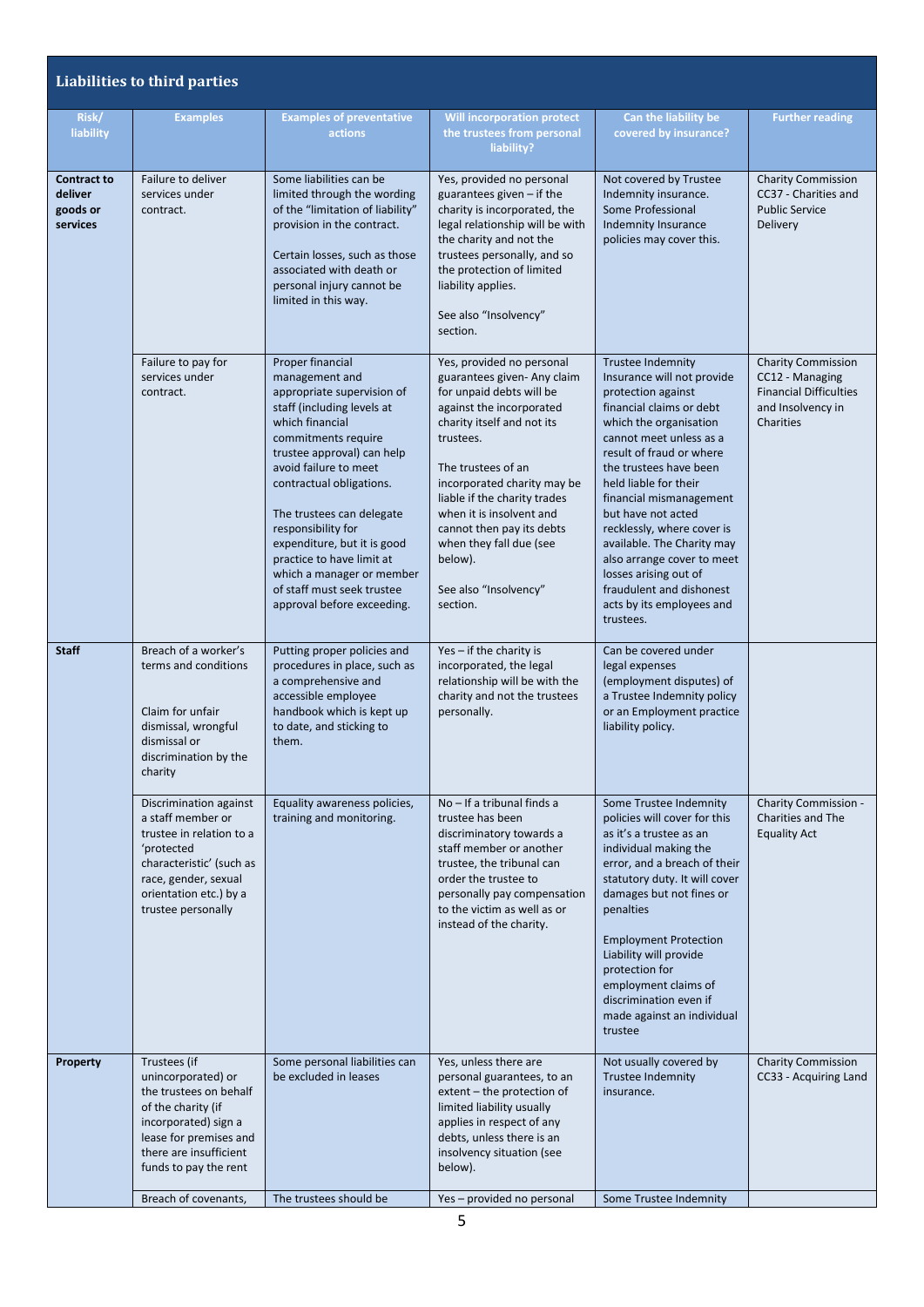|                | obligations or<br>mortgages affecting<br>land or other property                                                             | satisfied that there are<br>effective procedures in place<br>to manage the charity's<br>property and finances.                                                                                                                                                                                                                  | guarantee given, the<br>protection of limited liability<br>applies                                                                                                                                                                                                                                                                                                                                                                            | policies may cover this but<br>many will exclude it                                                                                                                                                                                                  |                                                        |
|----------------|-----------------------------------------------------------------------------------------------------------------------------|---------------------------------------------------------------------------------------------------------------------------------------------------------------------------------------------------------------------------------------------------------------------------------------------------------------------------------|-----------------------------------------------------------------------------------------------------------------------------------------------------------------------------------------------------------------------------------------------------------------------------------------------------------------------------------------------------------------------------------------------------------------------------------------------|------------------------------------------------------------------------------------------------------------------------------------------------------------------------------------------------------------------------------------------------------|--------------------------------------------------------|
| <b>Funders</b> | Spending a grant from<br>a foundation or public<br>body in a way that is<br>not compliant with its<br>terms and conditions. | Ensure that grants for<br>restricted purposes are<br>clearly labelled as such in the<br>charity's budget and<br>accounts.<br>The trustees should be<br>satisfied that there are<br>effective procedures for<br>ensuring that restricted<br>funds are only used for the<br>correct purposes, and that<br>this can be documented. | The terms and conditions<br>may include a "claw back"<br>provision, which allows the<br>funder to re-claim any<br>improperly used funds.<br>The protection of limited<br>liability in respect of any<br>debts may apply, unless<br>there is an insolvency<br>situation.<br>However, a trustee might be<br>personally liable if they<br>authorise the use of a<br>restricted fund for some<br>other purposes, without the<br>funder's consent. | <b>Trustee Indemnity</b><br>insurance may cover this<br>depending upon the<br>circumstances. There must<br>be an actual claim from<br>the third party, the loss<br>must not be recoverable<br>and for most policies, it<br>must be an honest mistake | <b>Charity Commission</b><br>SORP 2005 -<br>Appendix 3 |

#### **Breach of trust or trustees' / directors' duties**

| Risk/<br>liability                                                 | <b>Examples</b>                                                                                                                                                                      | <b>Examples of preventative</b><br>actions                                                                                                                                                                                                                                                                                                                                                     | Will incorporation protect<br>the trustees from personal<br>liability?                                                                                                                                                                                                                                                                                                                                                                                                              | Can the liability be<br>covered by insurance?                                                                                                                                                                                                                                                                                                                                                                                                                      | <b>Further reading</b>                                                                                                                                                                                                                                                                                                           |
|--------------------------------------------------------------------|--------------------------------------------------------------------------------------------------------------------------------------------------------------------------------------|------------------------------------------------------------------------------------------------------------------------------------------------------------------------------------------------------------------------------------------------------------------------------------------------------------------------------------------------------------------------------------------------|-------------------------------------------------------------------------------------------------------------------------------------------------------------------------------------------------------------------------------------------------------------------------------------------------------------------------------------------------------------------------------------------------------------------------------------------------------------------------------------|--------------------------------------------------------------------------------------------------------------------------------------------------------------------------------------------------------------------------------------------------------------------------------------------------------------------------------------------------------------------------------------------------------------------------------------------------------------------|----------------------------------------------------------------------------------------------------------------------------------------------------------------------------------------------------------------------------------------------------------------------------------------------------------------------------------|
| <b>Breach of</b><br>trust                                          | Spending the<br>organisation's money<br>on activities or<br>otherwise acting<br>outside the charity's<br>objects and/ or not for<br>the public benefit, as<br>defined in the objects | The charity's funds must be<br>applied for the limited and<br>particular objects of the<br>charity.<br>The trustees must<br>understand what they are,<br>and how funds can be<br>applied accordingly.<br>If in doubt, seek professional<br>advice.                                                                                                                                             | No - Incorporation does not<br>give trustees any better<br>protection from breach of<br>trust claims.<br>The Charity Commission has<br>a statutory power to relieve<br>an individual from his or her<br>personal liability for breach<br>of trust, provided he or she<br>has acted honestly and<br>reasonably.                                                                                                                                                                      | Can be covered by Trustee<br>Indemnity Insurance,<br>provided the trustee acted<br>in good faith.                                                                                                                                                                                                                                                                                                                                                                  | "Duties and<br>responsibilities of<br>charity trustees", a<br>BWB guide.<br><b>Charity Commission</b><br>CC11: Payment of<br><b>Trustees</b><br><b>Charity Commission</b><br>CC24: Users on the<br>Board, Beneficiaries<br>who become<br><b>Trustees</b><br><b>Charity Commission</b><br>CC7: Ex gratia<br>payments by charities |
|                                                                    | Reimbursing expenses<br>to a trustee which are<br>over and above the<br>amount that the<br>trustee is out of<br>pocket                                                               | Develop and implement an<br>expenses policy which<br>includes a requirement to<br>provide receipts.                                                                                                                                                                                                                                                                                            |                                                                                                                                                                                                                                                                                                                                                                                                                                                                                     | Generally would not be<br>covered under Trustee<br>Indemnity policy as the<br>financial loss is to the<br>charity, rather than a third<br>party                                                                                                                                                                                                                                                                                                                    |                                                                                                                                                                                                                                                                                                                                  |
| <b>Acting in</b><br>breach of<br>trustees'/<br>directors<br>duties | The organisation's<br>funds are not invested<br>prudently.                                                                                                                           | Trustees have a number of<br>duties including a duty to act<br>prudently and with<br>reasonable skill, care and<br>diligence, to exercise<br>independent judgment and a<br>duty to safeguard the<br>charity's assets.<br>Undertake training on the<br>nature and extent of<br>trustees' duties.<br>Maintain a register of assets,<br>which is regularly reviewed.<br>Take professional advice. | No. Where trustees act in<br>breach of their obligation to<br>look after the charity's<br>resources, and the charity<br>suffers a loss, the trustees<br>are potentially exposed to<br>personal liability.<br>The Charity Commission, the<br>charity itself or the courts<br>can enforce breaches of<br>trustees' duties. The Charity<br>Commission emphasises that<br>it is only likely to enforce<br>personal liability where a<br>trustee has acted dishonestly<br>or recklessly. | Trustee Indemnity policies<br>can provide an indemnity<br>if the policy does not have<br>an Insured vs Insured<br>exclusion. Many policies<br>will exclude claims from<br>the charity against their<br>trustees or vice versa.<br>Claims from third parties<br>may also be covered if<br>shown to be wrongful. It<br>would not provide cover<br>where the funds were<br>invested with<br>consideration, but value<br>reduces outside of control<br>of the charity. | "Duties and<br>responsibilities of<br>charity trustees", a<br>BWB guide.<br><b>Charity Commission</b><br>CC3: The Essential<br>Trustee.<br><b>Charity Commission</b><br>CC60: Hallmarks of an<br>Effective Charity.<br>"Good Governance, a<br>code for the<br>Voluntary and<br>Community sector".                                |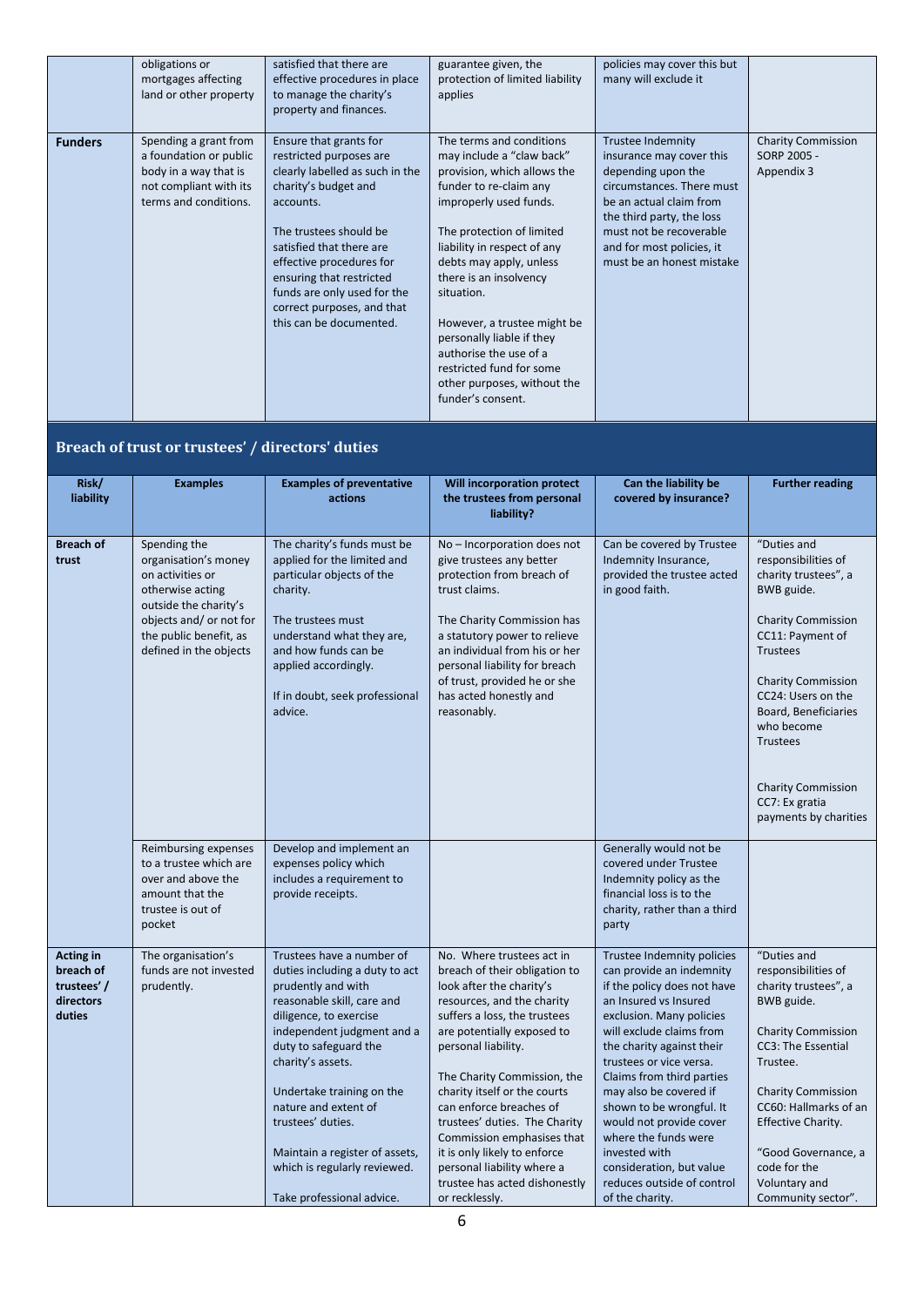|                                                                                                                                                                                                           |                                                                                                                                                                                                                             | The Charity Commission has<br>a statutory power to relieve<br>an individual from his or her<br>personal liability for breach<br>of a charity law duty,<br>provided he or she has acted<br>honestly and reasonably.<br>However, the Charity<br>Commission cannot relieve a<br>trustee from liability for<br>breach of a company law<br>duty.<br>Where there is a breach of<br>the duty to avoid conflicts of<br>interest, a trustee may be<br>required to account for any<br>profit or loss or may be<br>unable to enforce the<br>agreement with the charity. |                                                                                                                                                                                                                             |  |
|-----------------------------------------------------------------------------------------------------------------------------------------------------------------------------------------------------------|-----------------------------------------------------------------------------------------------------------------------------------------------------------------------------------------------------------------------------|--------------------------------------------------------------------------------------------------------------------------------------------------------------------------------------------------------------------------------------------------------------------------------------------------------------------------------------------------------------------------------------------------------------------------------------------------------------------------------------------------------------------------------------------------------------|-----------------------------------------------------------------------------------------------------------------------------------------------------------------------------------------------------------------------------|--|
| The charity exceeds<br>the threshold for<br>trading that is not in<br>accordance with its<br>objects (non-primary<br>purpose trading), and<br>the charity incurs a tax<br>liability.                      | The trustees should be<br>aware of the limits on the<br>charity's ability to undertake<br>trading, and if the limits on<br>non-primary purpose trading<br>may be exceeded, explore<br>establishing a trading<br>subsidiary. |                                                                                                                                                                                                                                                                                                                                                                                                                                                                                                                                                              | Most Trustee Indemnity<br>policies will not cover for<br>losses to the charity.                                                                                                                                             |  |
| The trustees fail to<br>appropriately manage<br>a conflict of interest<br>(i.e. a situation where<br>a trustee has a<br>personal financial<br>interest in a proposed<br>arrangement with the<br>charity). | Follow the conflict of<br>interest provisions set out in<br>the constitution.<br>Develop a conflicts of<br>interest policy.                                                                                                 |                                                                                                                                                                                                                                                                                                                                                                                                                                                                                                                                                              | The Charity Commission<br>will investigate conflicts of<br>interest and may impose a<br>change of structure.<br><b>Trustee Indemnity</b><br>insurance will normally<br>cover investigation costs<br>but not re-structuring. |  |
| The trustees delegate<br>their powers to a CEO<br>and do not meet<br>regularly to review the<br>charity's affairs. The<br>CEO embezzles funds<br>from the charity.                                        | The trustees should meet<br>regularly (at least quarterly)<br>to review the charity's<br>affairs, including the<br>activities of any CEO.                                                                                   |                                                                                                                                                                                                                                                                                                                                                                                                                                                                                                                                                              | <b>Trustee Indemnity</b><br>insurance will not usually<br>cover this.                                                                                                                                                       |  |

#### **Insolvency (incorporated charity)**

| Risk/<br>liability                                                           | <b>Examples</b>                                                                                                                                                                                                                                                                                                                                                                                    | <b>Examples of preventative</b><br>actions                                                                                                                                                                             | Will incorporation protect<br>the trustees from personal<br>liability? | Can the liability be<br>covered by insurance?                                                      | <b>Further reading</b>                                                                                           |
|------------------------------------------------------------------------------|----------------------------------------------------------------------------------------------------------------------------------------------------------------------------------------------------------------------------------------------------------------------------------------------------------------------------------------------------------------------------------------------------|------------------------------------------------------------------------------------------------------------------------------------------------------------------------------------------------------------------------|------------------------------------------------------------------------|----------------------------------------------------------------------------------------------------|------------------------------------------------------------------------------------------------------------------|
| Wrongful<br>trading<br>(operating<br>and<br>spending)<br>whilst<br>insolvent | Once an incorporated<br>charity becomes or is<br>inevitably going to<br>become insolvent, the<br>trustees' duties<br>change to ensure<br>creditors are<br>protected.<br>Wrongful trading is<br>where the trustees of<br>a charitable company<br>allowed the company<br>to trade at a time<br>when they knew, or<br>should have known,<br>that it was, or would<br>inevitably become,<br>insolvent. | Keep the accounts, business<br>plan and budget under<br>regular review.<br>Receive regular up-to-date<br>financial reports. Make sure<br>you understand them!<br>If insolvency is a risk, seek<br>professional advice. | No-Trustees personally<br>liable                                       | Can be covered by Trustee<br>Indemnity Insurance,<br>provided the trustees<br>acted in good faith. | <b>Charity Commission</b><br>CC12 - Managing<br><b>Financial Difficulties</b><br>and Insolvency in<br>Charities. |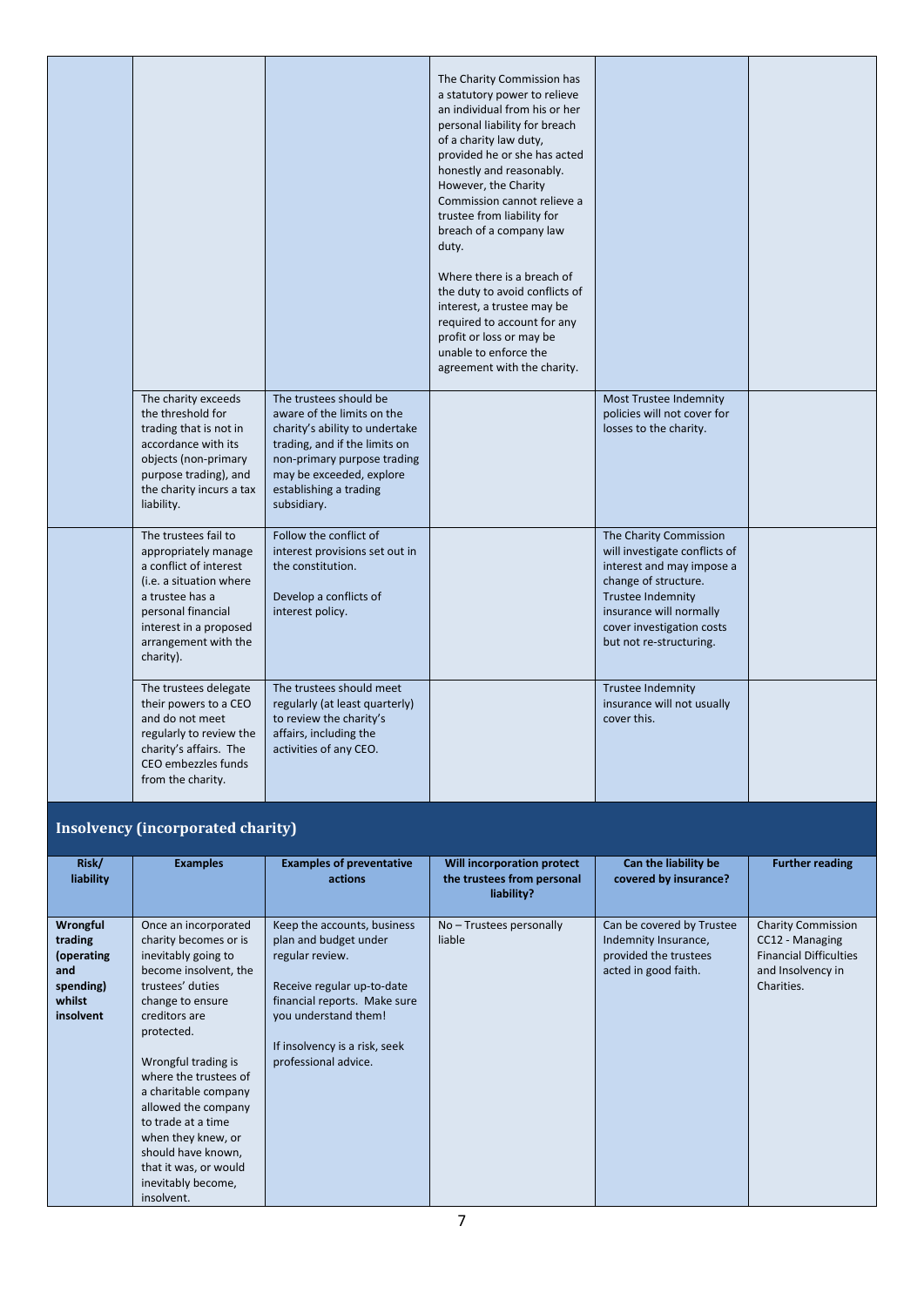| <b>Fraudulent</b> | Fraudulent trading     | No – Trustees personally | Cannot be covered by      |  |
|-------------------|------------------------|--------------------------|---------------------------|--|
| trading           | includes where the     | liable.                  | insurance, (except for    |  |
|                   | business of a          |                          | defence costs of trustees |  |
|                   | charitable company is  |                          | found to be innocent).    |  |
|                   | carried on with intent |                          |                           |  |
|                   | to defraud creditors.  |                          |                           |  |
|                   |                        |                          |                           |  |

#### **Health and safety**

| Risk/<br>liability          | <b>Examples</b>                                                                                                                 | <b>Examples of preventative</b><br>actions                                                                                                                                                                                                                         | Will incorporation protect<br>the trustees from personal<br>liability?                                                                                                                                                                                                                                                                                    | Can the liability be<br>covered by insurance?                                                                                                                                                                                                                                                                                                             | <b>Further reading</b> |
|-----------------------------|---------------------------------------------------------------------------------------------------------------------------------|--------------------------------------------------------------------------------------------------------------------------------------------------------------------------------------------------------------------------------------------------------------------|-----------------------------------------------------------------------------------------------------------------------------------------------------------------------------------------------------------------------------------------------------------------------------------------------------------------------------------------------------------|-----------------------------------------------------------------------------------------------------------------------------------------------------------------------------------------------------------------------------------------------------------------------------------------------------------------------------------------------------------|------------------------|
| <b>Health and</b><br>safety | Failure to provide a<br>safe working<br>environment or<br>proper safety<br>equipment, and<br>trustees are aware of<br>the risk. | Develop a health and safety<br>policy including written risk<br>assessments and regular<br>reviews.<br>Ensure staff, volunteers and<br>services users know who to<br>report health and safety<br>concerns to, including up to<br>board level if serious<br>enough. | No - Trustees may still be<br>personally liable as well as<br>organisation: where a<br>charitable company commits<br>a health and safety offence,<br>and the offence was<br>committed with the consent<br>or connivance of, or was<br>attributable to any neglect<br>on the part of, any trustee<br>then that person is<br>potentially personally liable. | Trustee Indemnity policies<br>will not cover for any<br>actual injury, although civil<br>claims for financial loss<br>may be covered.<br>Injuries are covered under<br>an Employers' Liability<br>policy as is defence of an<br>action by the Heath and<br>Safety Executive but any<br>fines imposed would not<br>be covered by any form of<br>insurance. |                        |

## **Serving as a trustee while disqualified**

| Risk/<br>liability                            | <b>Examples</b>                                                                                                                                                                                                                                          | <b>Examples of preventative</b><br>actions                                                                                     | Will incorporation protect<br>the trustees from personal<br>liability?                                                                                                                                                                                                                                                    | Can the liability be<br>covered by insurance?                                                                                                                                                                                                                                                                                                                                                                                          | <b>Further reading</b>                                      |
|-----------------------------------------------|----------------------------------------------------------------------------------------------------------------------------------------------------------------------------------------------------------------------------------------------------------|--------------------------------------------------------------------------------------------------------------------------------|---------------------------------------------------------------------------------------------------------------------------------------------------------------------------------------------------------------------------------------------------------------------------------------------------------------------------|----------------------------------------------------------------------------------------------------------------------------------------------------------------------------------------------------------------------------------------------------------------------------------------------------------------------------------------------------------------------------------------------------------------------------------------|-------------------------------------------------------------|
| Serving as a<br>trustee while<br>disqualified | There are restrictions<br>on who can act as a<br>trustee of a charity.<br>For example, a person<br>who has an unspent<br>conviction of any<br>offence involving<br>dishonesty or<br>deception is<br>disqualified from<br>acting as a charity<br>trustee. | Ask each new trustee to sign<br>a declaration of eligibility,<br>which confirms that they are<br>not disqualified from acting. | Charity Commission can<br>require repayment of any<br>payments received or<br>expenses claimed while<br>serving as a disqualified<br>trustee.<br>It is a criminal offence<br>(punishable by a custodial<br>sentence and/or a fine)<br>committed by the individual,<br>to act as a charity trustee<br>whilst disqualified. | <b>Trustee Indemnity</b><br>insurance should cover<br><b>Charity Commission</b><br>investigation costs and<br>defence costs of innocent<br>trustees. The actions of a<br>disqualified trustee are not<br>insurable. Claims made<br>against the other trustees<br>for the failure to yet a<br>rogue trustees may be<br>insurable providing they<br>have acted in good faith<br>and taken reasonable<br>steps in the vetting<br>process. | <b>Charity Commission</b><br>CC30: Finding new<br>trustees. |

#### **Wrongdoing under civil law (a tort)**

| Risk/<br>liability | <b>Examples</b>                                                                          | <b>Examples of preventative</b><br>actions                                                                                                       | Will incorporation protect<br>the trustees from personal<br>liability?                                                     | Can the liability be<br>covered by insurance?                                                                                                                                                                                                       | <b>Further reading</b>                                                                                       |
|--------------------|------------------------------------------------------------------------------------------|--------------------------------------------------------------------------------------------------------------------------------------------------|----------------------------------------------------------------------------------------------------------------------------|-----------------------------------------------------------------------------------------------------------------------------------------------------------------------------------------------------------------------------------------------------|--------------------------------------------------------------------------------------------------------------|
| Libel              | Publishing an untruth<br>about someone or<br>authorising someone<br>else to do the same. | Ensure trustees' are aware of<br>the risk and, if relevant,<br>develop a media<br>engagement policy, which<br>could provide for social<br>media. | $No - Anyone who has$<br>responsibility for a<br>defamatory publication can<br>be liable.                                  | Some Public Liability and<br><b>Trustee Indemnity Policies</b><br>automatically provide<br>cover for Libel and Slander<br>in some others it can be<br>included as an optional<br>extension.<br>Most policies won't cover<br>cases between trustees. | <b>Charity Commission</b><br>CC9 - Speaking Out<br>on Campaigning and<br>Political Activity by<br>Charities. |
| Personal<br>injury | A service user trips on<br>a mat at the charity's<br>premises and injures<br>themselves. | Develop a health and safety<br>policy including written risk<br>assessments and regular<br>reviews.                                              | Yes - limited liability applies<br>unless a trustee is personally<br>involved in the negligence<br>that caused the injury. | Can be covered by Public<br>Liability Insurance. Some<br>Trustee Indemnity policies<br>will include personal<br>injury.                                                                                                                             | <b>Charity Commission</b><br>CC49 - Charities and<br>Insurance                                               |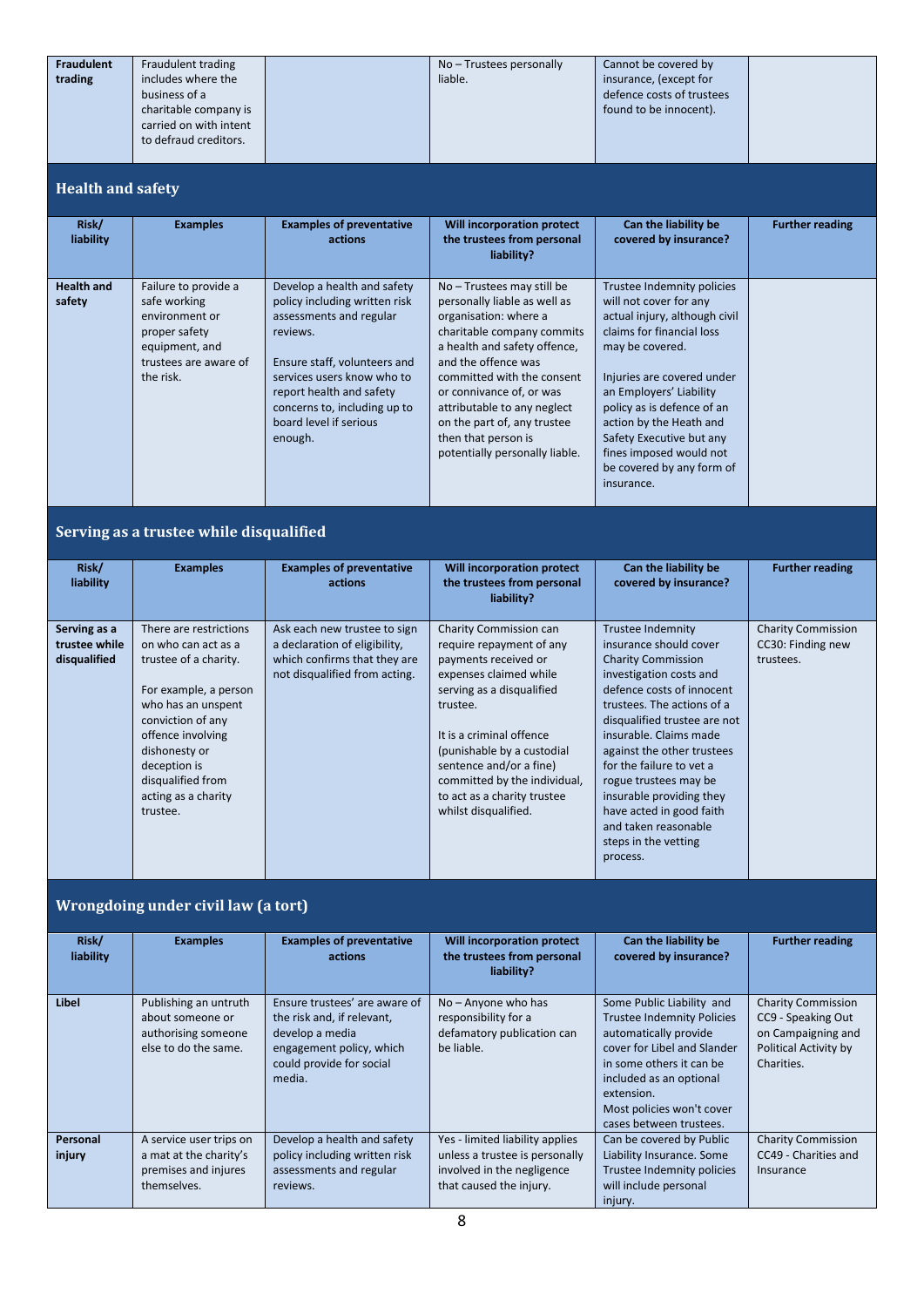| <b>Vicarious</b> | Charity trustees may   | Yes - limited liability applies. | Covered under Employers        | Charity Commission -  |
|------------------|------------------------|----------------------------------|--------------------------------|-----------------------|
| liability        | be liable for the      |                                  | Liability, Public Liability or | "Vicarious Liability" |
|                  | wrongful actions or    |                                  | Trustee Indemnity              |                       |
|                  | omissions of           |                                  | depending on the               |                       |
|                  | employees, volunteers  |                                  | circumstances                  |                       |
|                  | or others which they   |                                  |                                |                       |
|                  | have sanctioned.       |                                  |                                |                       |
|                  |                        |                                  |                                |                       |
|                  | Occasionally they will |                                  |                                |                       |
|                  | even be liable for the |                                  |                                |                       |
|                  | acts or omissions of   |                                  |                                |                       |
|                  | employees and          |                                  |                                |                       |
|                  | volunteers which they  |                                  |                                |                       |
|                  | have not expressly     |                                  |                                |                       |
|                  | sanctioned.            |                                  |                                |                       |
|                  |                        |                                  |                                |                       |

#### **Criminal liability**

| Risk/<br>liability         | <b>Examples</b>                                                                                                                                                                                       | <b>Examples of preventative</b><br>actions                                                                                                                          | <b>Will incorporation protect</b><br>the trustees from personal<br>liability?                                                                                                                                                                                                                                                                                                                                                                                                                                           | Can the liability be<br>covered by insurance?                                                                                                                                                                                                                                    | <b>Further reading</b>                                                                                                                                      |
|----------------------------|-------------------------------------------------------------------------------------------------------------------------------------------------------------------------------------------------------|---------------------------------------------------------------------------------------------------------------------------------------------------------------------|-------------------------------------------------------------------------------------------------------------------------------------------------------------------------------------------------------------------------------------------------------------------------------------------------------------------------------------------------------------------------------------------------------------------------------------------------------------------------------------------------------------------------|----------------------------------------------------------------------------------------------------------------------------------------------------------------------------------------------------------------------------------------------------------------------------------|-------------------------------------------------------------------------------------------------------------------------------------------------------------|
| <b>Criminal</b><br>offence | Fraud by other<br>trustees or staff.<br>Including false<br>accounting or<br>borrowing against<br>knowingly inaccurate<br>growth projections                                                           | The trustees should satisfy<br>themselves that they have<br>robust and proper systems in<br>place.                                                                  | No-Trustees may still be<br>personally liable as well as<br>organisation                                                                                                                                                                                                                                                                                                                                                                                                                                                | <b>Trustee Indemnity</b><br>insurance would cover the<br>defence costs for trustees<br>found to be innocent of<br>wrongdoing. No other<br>cover would be provided<br>under this type of policy                                                                                   | Charity<br>Commission CC8 -<br><b>Internal Financial</b><br>Controls for<br>Charities. Charity<br>Finance Group -<br>Charity Fraud: A                       |
|                            | Knowingly accepting<br>funds that are the<br>proceeds of crime or<br>failing to report<br>suspicion of money<br>laundering                                                                            |                                                                                                                                                                     | No - Trustees may still be<br>personally liable as well as<br>organisation                                                                                                                                                                                                                                                                                                                                                                                                                                              |                                                                                                                                                                                                                                                                                  | guide for the<br>trustees and<br>managers of<br>charities.<br>Charity                                                                                       |
|                            | Knowingly or<br>recklessly obtaining or<br>disclosing personal<br>data or failing to<br>comply with an<br>enforcement notice<br>issued by the<br>Information<br>Commissioner.                         | Develop and implement a<br>data protection policy.                                                                                                                  | Yes - if the charity is the<br>data controller and the<br>trustees have acted in<br>accordance with their duties.<br>Where a charity committed<br>an offence and it is proved to<br>have been committed with<br>the consent or connivance<br>of, or due to any neglect on<br>the part of, the trustee<br>concerned, that trustee will<br>be guilty of the offence in<br>addition to the company<br>itself.                                                                                                              |                                                                                                                                                                                                                                                                                  | Commission - "The<br><b>Public Interest</b><br>Disclosure Act"<br>Charity<br>Commission -<br>"Protecting<br><b>Vulnerable Groups</b><br>including Children" |
|                            | Employing or engaging<br>a person that is on the<br>barred list to<br>undertake regulated<br>activity (usually close,<br>unsupervised and<br>regular contact) with a<br>child or vulnerable<br>adult. | Identify whether your<br>organisation is undertaking<br>any regulated activities.<br>Develop and implement a<br>safeguarding policy.<br>Conduct appropriate checks. | The protection of limited<br>liability can apply.<br>It is an offence committed by<br>the charity to permit<br>individuals to engage in<br>regulated activity from which<br>they know, or have reason to<br>believe, that the individual is<br>barred.<br>Where an offence is proved<br>to have been committed by<br>the charity with either the<br>"consent or connivance" of.<br>or to be attributable to<br>neglect on the part of a<br>trustee, that individual (as<br>well as the charity) commits<br>the offence. | <b>Trustee Indemnity</b><br>insurance may cover<br>investigation costs from<br>the relevant authorities<br>and possibly a civil claim if<br>proven that the trustees<br>were negligent in<br>recruiting people. It won't<br>cover any physical damage<br>which may have occurred |                                                                                                                                                             |